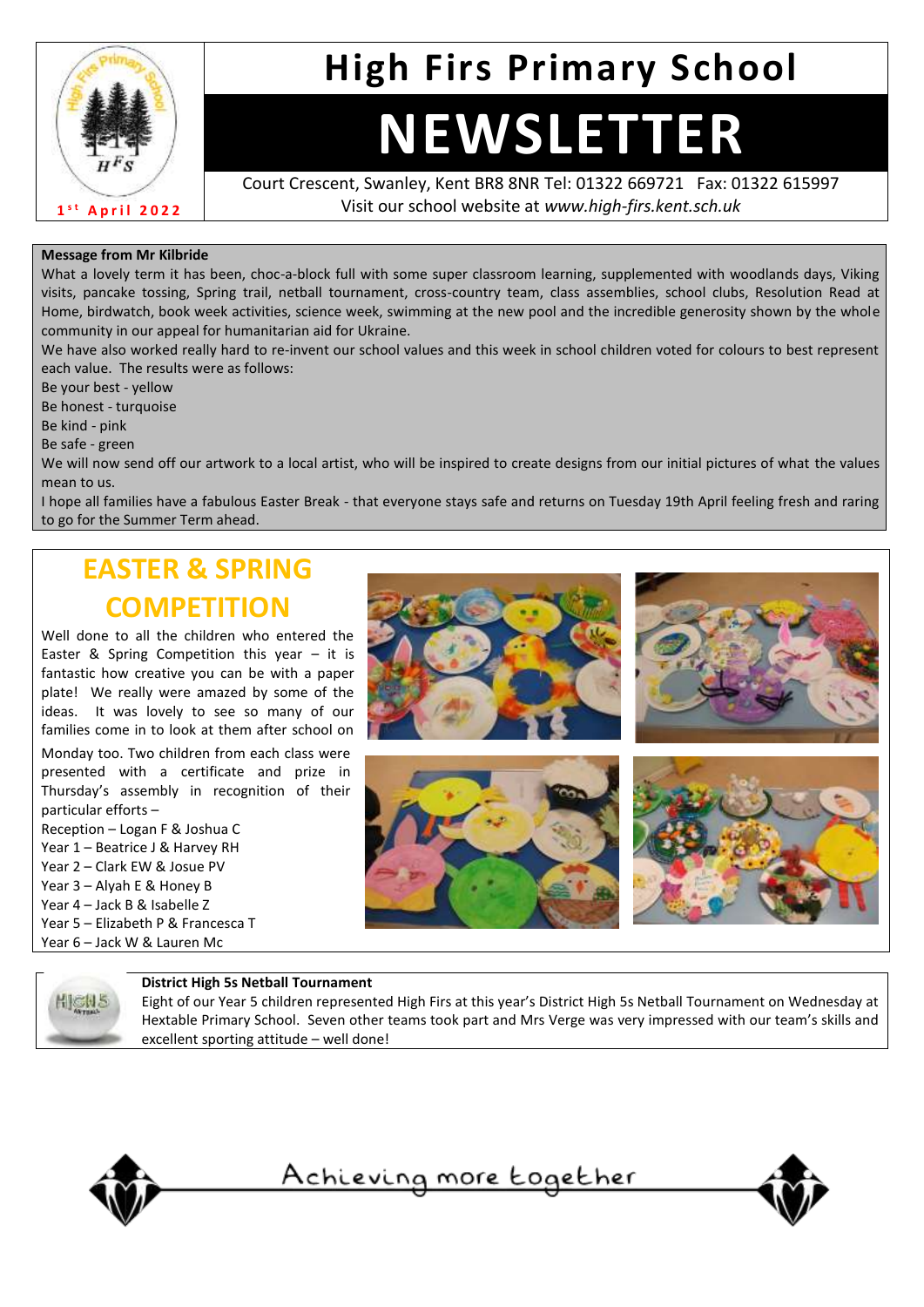#### **Our Phonics Programme – Little Wandle**

As part of our commitment to supporting our children's phonics and reading development, we are excited to be moving to 'Little Wandle Letters and Sounds Revised' which is a complete systematic, synthetic phonics programme, for our teaching of reading in KS1. The Little Wandle programme starts teaching phonics in Reception and continues into Year 1. This ensures children build on their growing knowledge of the alphabetic code, mastering phonics to read and spell as they move through school. It will enable us to track progress carefully and quickly put in place 'keep-up' sessions for those in need of additional support. To find out more about the programme please access the link for the parents' section of the Little Wandle website:



<https://www.littlewandlelettersandsounds.org.uk/resources/for-parents/>

#### **Reception & Year 6 Health Checks**

Please note that the Height & Weight checks for Reception and Year 6 children will take place on Thursday 21<sup>st</sup> April, not 26<sup>th</sup> as previously published. Reception children will also have vision screening on the same date.

#### **Register Rabbit's Attendance Awards**

We know that this term has been a difficult one in terms of attendance for some of our families due to school absences necessitated by Covid symptoms or precautions. We are pleased, however, that that majority of our children have been able to maintain excellent attendance records over the term and this was recognised in our special assembly on Thursday. Congratulations to **YEAR 5** who are the overall winners for their attendance with a fantastic **95.28%** attendance over the term; they will be celebrating their achievements with special treats in the Spring Term. The class results were –

 **Year 5 – 95.28% Year R – 94.3% Year 3 – 93.8% Year 1 – 93.37% Year 6 – 91.81% Year 2 – 91.17% Year 4 – 89.97%**



Spring Trail

Our children had a fun time on Wednesday morning taking part in this year's Spring Trail; they had lots of things to find in our school grounds before they could

claim a very tasty Easter egg or chocolate treat, kindly donated by Friends of High Firs.







98% certificates in assembly yesterday.

#### **Staff News**

Spring Term was recognised when we presented our 100%, 99% and

We will be saying farewell and Happy Retirement to both Mrs Gibbins and Mrs Hassell early next term; Mrs Gibbins leaves us on 22<sup>nd</sup> April after more than 20 years as a Midday Supervisor and Mrs Hassell joined us in 2005 as our Pastoral TA. They will both be much missed by staff and children alike. Mr Copeland has left our premises team and we thank him for his efforts during his time with us.

| HOUSE POINTS |                 | <b>This Week</b> | <b>Term Total</b> | <b>Top Scorers this week</b> |
|--------------|-----------------|------------------|-------------------|------------------------------|
|              | <b>BEECH</b>    | 127              | 1505              | Aziz H, Lilly E, Willow W    |
|              | <b>CHESTNUT</b> | 107              | 1479              | Teddy M, Bella W, Isla S     |
|              | <b>OAK</b>      | 113              | 1339              | Jack W, Tommy G, Skye K      |
|              | <b>ASH</b>      | 97               | 1348              | Maddy K, Akash A             |



<u>Achieving more together</u>

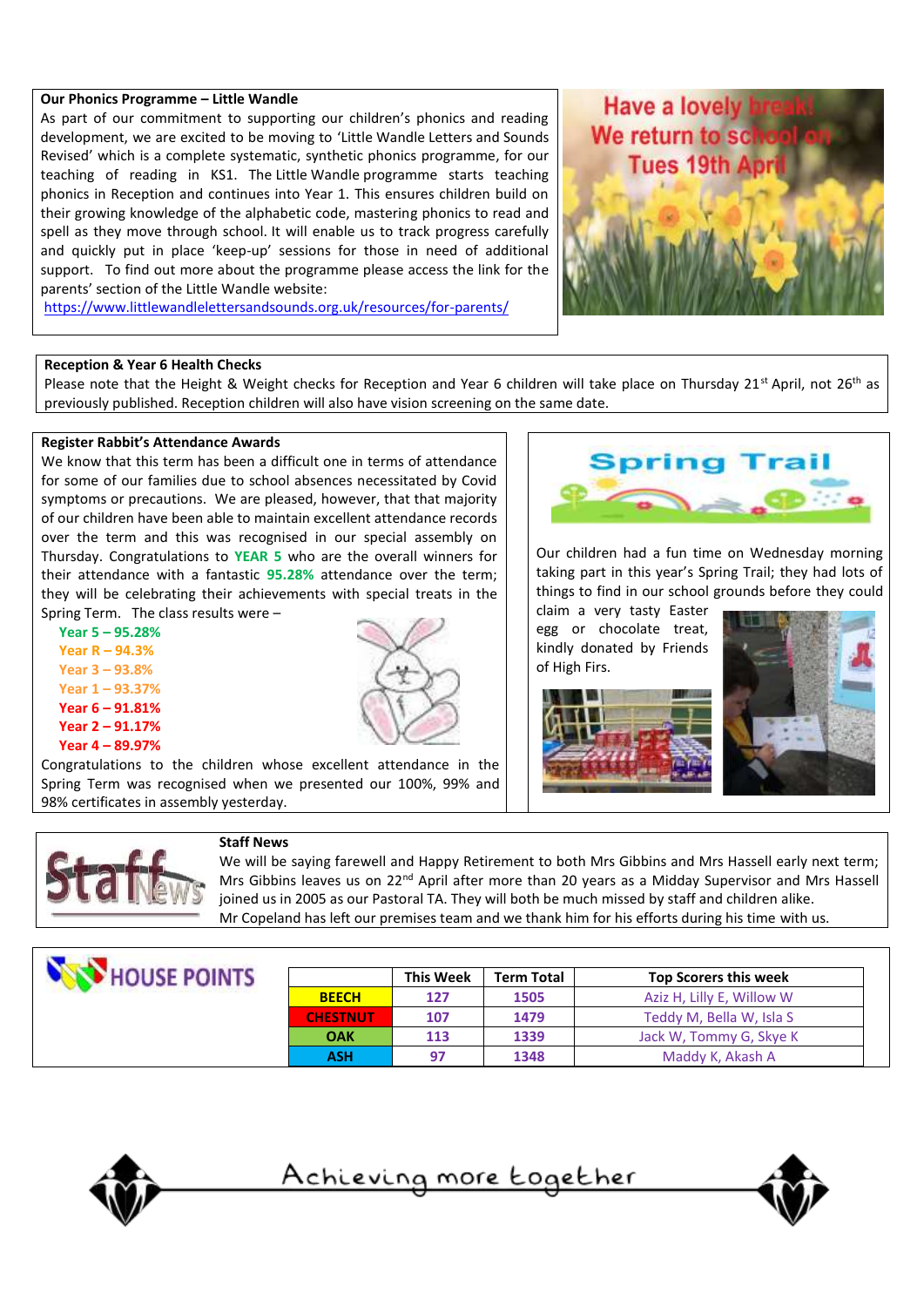

We are now recruiting for a **CARETAKER CLEANER**

### **MIDDAY SUPERVISOR**

Visit **[www.kent-teach.com](http://www.kent-teach.com/)** for more information and application forms.



<u>Achieving more together</u>